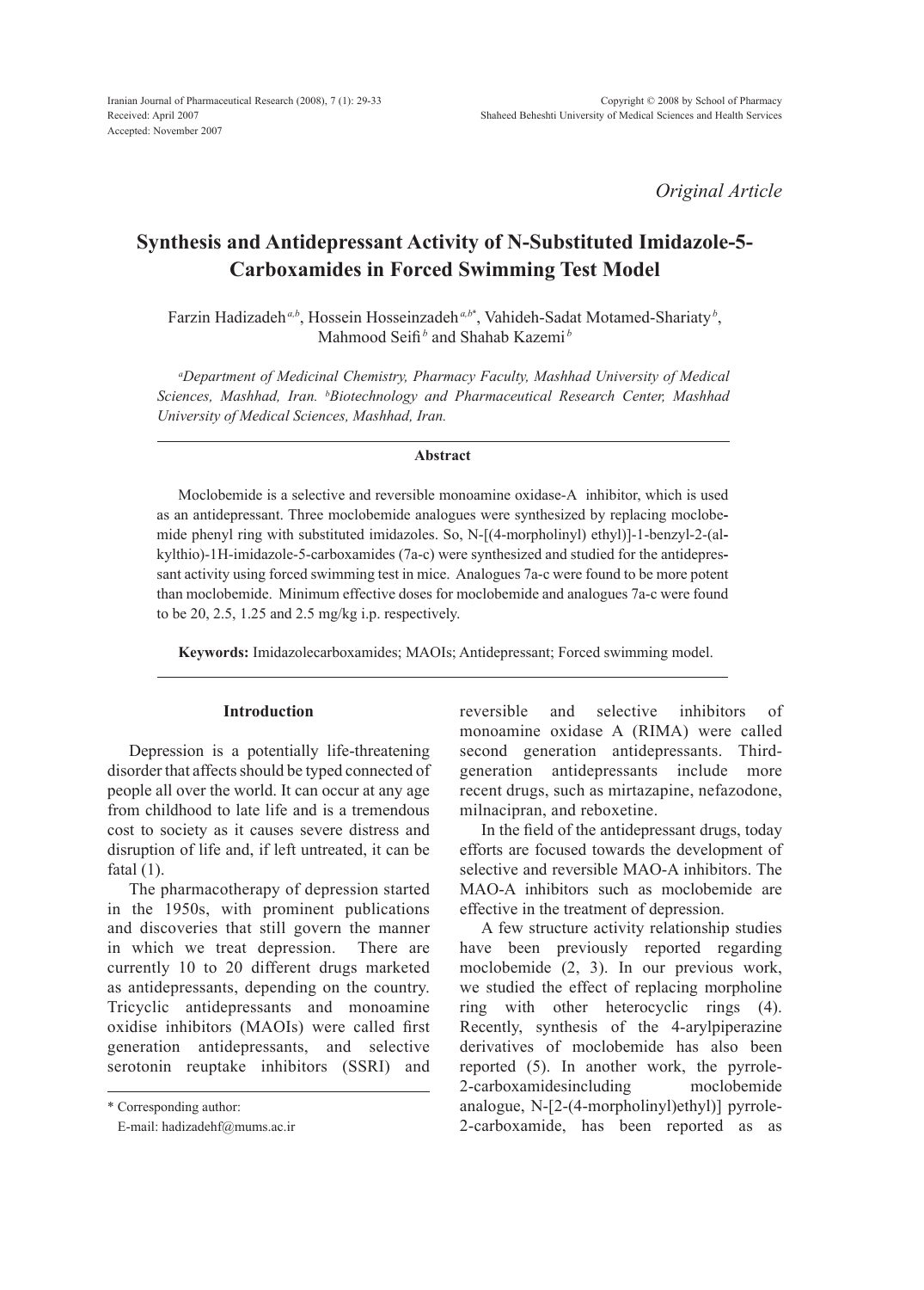monoamine oxidase inhibitor (6).

Our interest in the chemistry of nitrogen containing rings and specially imidazole, which provides more sites for binding to amino acids within the proteins and enzymes, motivated us to design similar structures to moclobemide by replacing moclobemide phenyl ring with substituted imidazoles. So, N-[2-(4 morpholinyl)ethyl)-1-benzyl-2-(alkylthio)- 1H-imidazole-5-carboxamides (7a-c) were synthesized and tested as antidepressant by forced swimming test model in mice.

#### **Experimental**

#### *Chemistry*

Melting points were determined by using Capillary Electrothermal apparatus and were uncorrected. The IR spectra were obtained using a Unicam SP-1100 spectrophotometer, using samples prepared as KBr disks. 1 H-NMR spectra were obtained using a Bruker Ac-80 spectrophotometer and chemical shifts (d) were reported as ppm relative to internal tetramethylsilane. Elemental microanalyses were carried out with a Perkin-Elmer instrument a temperature of 240 °C, and were within±0.4% of the theoretical values for C, H, and N. All solvents and reagents were purchased from the Fluka, Aldrich or Merck Chemical Company.

Compounds 1-6 were synthesized as reported previously.

*N-[2-(4-morpholinyl)ethyl)]-1-benzyl-2- (methylthio)-1H-imidazole-5-carboxamide (7a)*

To a stirred solution of 4-(2-aminoethyl) morpholine (260 mg, 2 mmol), in 25 ml of dry THF (tetrahydrofuran) at 0°C, 2-methylthio-1 benzylimidazole-5-carbonyl chloride 6a (800 mg, 2 mmol) was successively added under nitrogen atmosphere. The system was then stirred for 24 h, after which the precipitate was filtered. The filtrate was dried and the crude material was purified by silica gel thin layer chromatography  $(CHCl<sub>2</sub>/EtOH = 70:30)$  to obtain (7a) (420 mg, 55%) with melting point of 194-197 °C. Calculated analyses for  $C_{18}H_{24}N_4O_2S$ were as follows: C, 59.97; H, 6.71; N15.54. and the found results were: C,  $56.73$ ; H,  $6.55$ ; N, 15.37%; IR  $v_{\text{max}}$ : 3432 (N-H), 1648 (CONH). <sup>1</sup>H-NMR (CDCl<sub>3</sub>)  $\delta$ : 8.2 (s, 1H, H-C<sub>4</sub> imidazole), 7.5-7.2 (m, 5H, arom), 7.0 (br, 1H, CONH), 5.7  $(S, 2H, CH<sub>2</sub>N), 5.5-5.0 (m, 6H, CH<sub>2</sub>), 4.7-4.2 (m,$ 6H, CH<sub>2</sub>), 2.8 (s, 3H, CH<sub>3</sub>S).

# *N-[2-(4-morpholinyl)ethyl)]-1-benzyl-2- (ethylthio)-1H-imidazole-5-carboxamide (7b)*

It was prepared from 6b**,** similar to 7a with a 60% yield and m.p of 177-179 °C; Calculated analyses for  $C_{19}H_{26}N_4O_2S$  were as follows: C,



Figure 1. The effect of moclobemide (Moclo) and its analogues (7a-c) on immobility time in the forced swimming test. Substances were administered to mice intraperitoneally 23.5, 5 and 1h prior to test. Values are the mean  $\pm$  S.E.M. for 6 mice [\*P<0.05 , \*\*P<0.01 and \*\*\*P<0.001, ( by Tukey-Kramer)].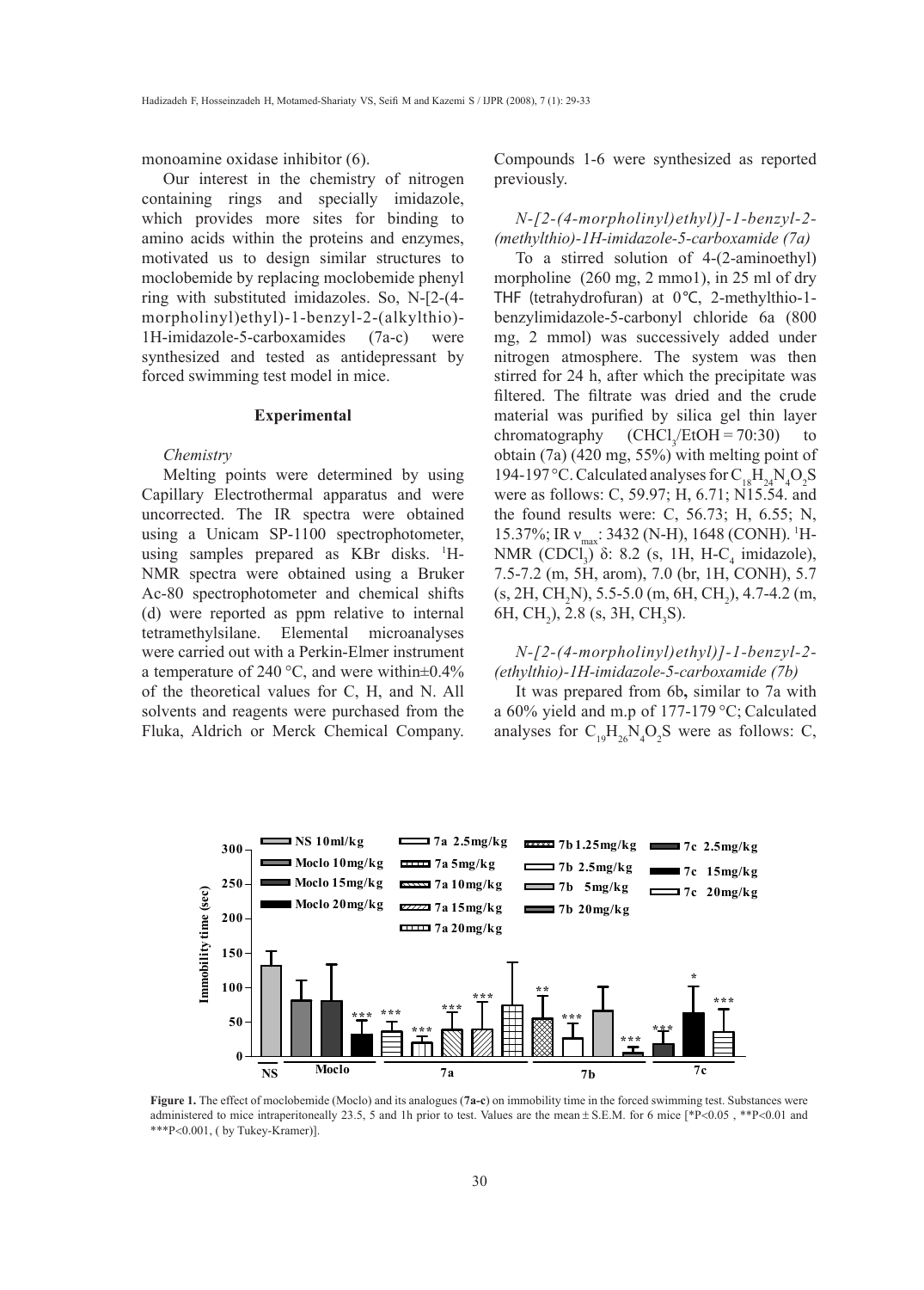60.94; H, 7.00; N. and the found result were: C, 60.83; H, 6.84; N, 14.90%; IR  $v_{max}$ : 3432 (N-H),  $1648$  (CONH). <sup>1</sup>H-NMR (CDCl<sub>3</sub>) δ: 7.5 (s, 1H,  $H-C_4$  imidazole), 7.4-7.0 (m, 5H, arom), 6.5(br, 1H, CONH), 5.6 (s, 2H, CH<sub>2</sub>N), 3.9-2.9 (m, 8H, CH<sub>2</sub>), 2.7-2.2 (m, 6H, CH<sub>2</sub>N), 1.3 (t, 3H,  $CH<sub>3</sub>$ S).

### *N-[2-(4-morpholinyl)ethyl)]-1-benzyl-2- (benzylthio)-1H-imidazole-5-carboxamide (7c)*

It was prepared from 6c**,** similar to 7a with a 50% yield and m.p. 275-280 °C; Calculated analyses for  $C_{24}H_{28}N_4O_2S$  were as follows: C, 66.03; H, 6.46; N, 12.83. and the found result were: C, 65.92; H, 6.62; N, 12.76%; IR  $v_{\text{max}}$ : 3430 (N-H), 1645 (CONH).<sup>1</sup>H-NMR (CDCl<sub>3</sub>)  $\delta$ : 8.2 (s, 1H, H-C<sub>4</sub> imidazole), 7.6-7.1 (m, 10H, arom), 7.0 (br, 1H, CONH), 5.7 (s, 2H,  $CH_2N$ ), 5.5-5.0 (m, 8H, CH<sub>2</sub>), 4.7-4.2 (m, 6H, CH<sub>2</sub>).

# *Pharmacology*

# *Animals*

Male BALB/c mice, weighing 22-25 g, were kept in the animal house of Mashhad University of Medical Sciences, in colony rooms with a 12/12 h light/dark cycle at  $21 \pm 2$  °C. The animals had free access to food and water.

#### *Preparation of samples*

Test chemicals were dissolved in normal saline. The solutions were injected intraperitoneally in a constant volume of 10 ml/ kg. Doses used are shown in Figure 1. Control animals were given the some volume of a 0.9% NaCl solution. Six mice were used for each dose.

#### *Forced swimming test*

This test was performed in a manner essentially bassed on what had previously been described (8). Groups of mice  $(n=6)$  were individually introduced into a cylinder (13 cm in diameter) containing water (13 cm deep, 25°C) and left there for 15 min (habituation). The mice were then dried and returned to their home cage. Twenty four hours later, they were again placed in the cylinders containing water (17 cm deep, 25°C) and left there for 6 min; the total duration of immobility in each mouse was measured during the last 4 min (test). The mice were judged to be immobile when they ceased struggling and remained floating motionless in the water, making only those movements necessary to keep their heads above water. Test compounds were administered i.p. 23.5, 5 and 1 h before the test session. The effect of drug was evaluated by the doses that produced a statistically significant reduction in the duration of immobility as comparedwith control.

#### *Acute toxicity*

Different doses of extracts were injected intraperitoneally into different groups of six mice. The number of deaths were counted at 24 h after treatment.  $LD_{50}$  values and the corresponding confidence limits were determined by the Litchfield and Wilcoxon method (PHARM/PCS Version 4). The  $LD_{50}$  values are reported with 95% confidence intervals in parenthesis.

#### *Statistical analysis*

The data were expressed as mean  $\pm$  SEM and tested by analysis of variance followed by the multiple comparison test of Tukey-Kramer.

### **Results and Discussion**

#### *Chemistry*

Compounds 2-6 were synthesized as previously reported (7). Benzylamine hydrochloride (1) was stirred with 1, 3 dihydroxyacetone dimmer and potassium thiocyanate to give 5-hydroxymethyl-2 mercapto-1-benzylimidazole (2). Subsequent alkylation of compound 2 with alkyl halides resulted in 2-alkylthio-1-benzyl-5 hydroxymethylimidazole (3). Oxidation of 3 with manganese dioxide gave 4, which was further oxidized by being boiled in alkaline solution of silver nitrate to give 2-alkylthio-1-benzylimidazole-5-carboxylic acid (5). Compound **5** was converted to its acid halide (6). 2-Morpholinoethylamie was added dropwise to a solution of 6 in dry THF (tetrahydrofuran) to give N-[2-(4-morpholinyl)ethyl)]-1-benzyl-2-(alkylthio)-1H-imidazole-5-carboxamides (7a-c) (scheme 1).

*Pharmacology*

The forced swim ming test (FST) was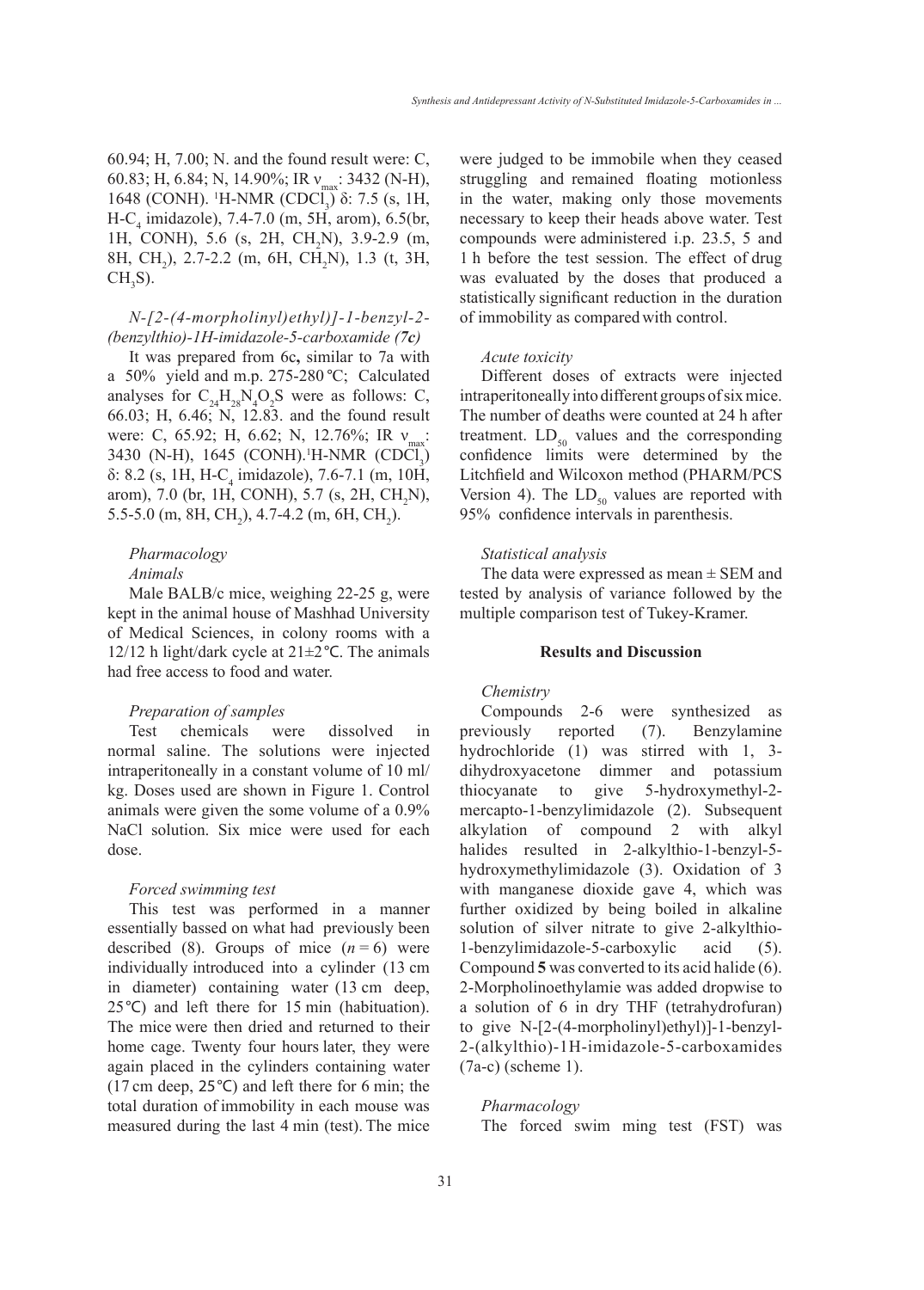

Moclobemide

**Scheme 1.** a)  $R = CH_3 b$   $R = C_2H_5 c$   $R = CH_2C_6H_5$ 

developed by Porsolt and colleagues (8) in the rat and, subsequently, in the mouse. This test is the most widely used tool for assessing antidepressant activity preclinically (9).

The compounds were tested by the porsolt forced swimming test in order to identify potential antidepressant activity. Moclobemide was used as a standard antidepressant. The results are shown in Figure 1. Moclobemide reduced the duration of immobility at 20 mg/ kg i.p., and was inactive at lower doses of 10 and 15 mg/kg i.p. According to previous reports moclobemide is inactive in this test at doses of lower than 30 mg/kg i.p. and is active at higher doses(10)**.** Analogue 7a was effective at doses of 2.5, 5, 10 and 15 mg/kg i.p. and had no significant effect at 20 mg/kg i.p. Analogue 7b reduced immobility at 1.25, 2.5 and 20 mg/kg i.p. and was ineffective at 5 mg/kg i.p. Analogue 7c was found to be effective at all doses, i.e. 2.5, 15 and 20 mg/kg i.p.

The present investigation demonstrated that analogues 7a-c were more potent than moclobemide in forced swimming test model.

#### *Acute toxicity*

kg, i.p.  $(180.7\n-212.6)$ , respectively.  $LD_{50}$  for  $LD_{50}$  values of moclobemide and analogues reports  $LD_{50}$  of moclobemide is 730 mg/kg in 7a,b were 522.6 mg/kg, i.p. ( 447.1- 610.7), 149.1 mg/kg, i.p. (134.5-165.3), and 196.0 mg/ 7c was not determined. According to previous mice. So, with respect to  $LD_{50}$  values, analogues 7a, b were more toxic than moclobemide.

> In conclusion, replacement of electron deficient 4-chlorophenyl in moclobemide with substituted electron-deficient ring imidazole in analogues 7a-c increased antidepressant potency and also toxicity.

#### **Acknowledgement**

This work was supported by a grant from Research Council of Mashhad University of Medical Sciences.

#### **References**

(1) Bondy B. Pathophysiology of depression and mechanisms of treatment. *Dialog. Clin. Neurosci.* (2002) 4: 7-20